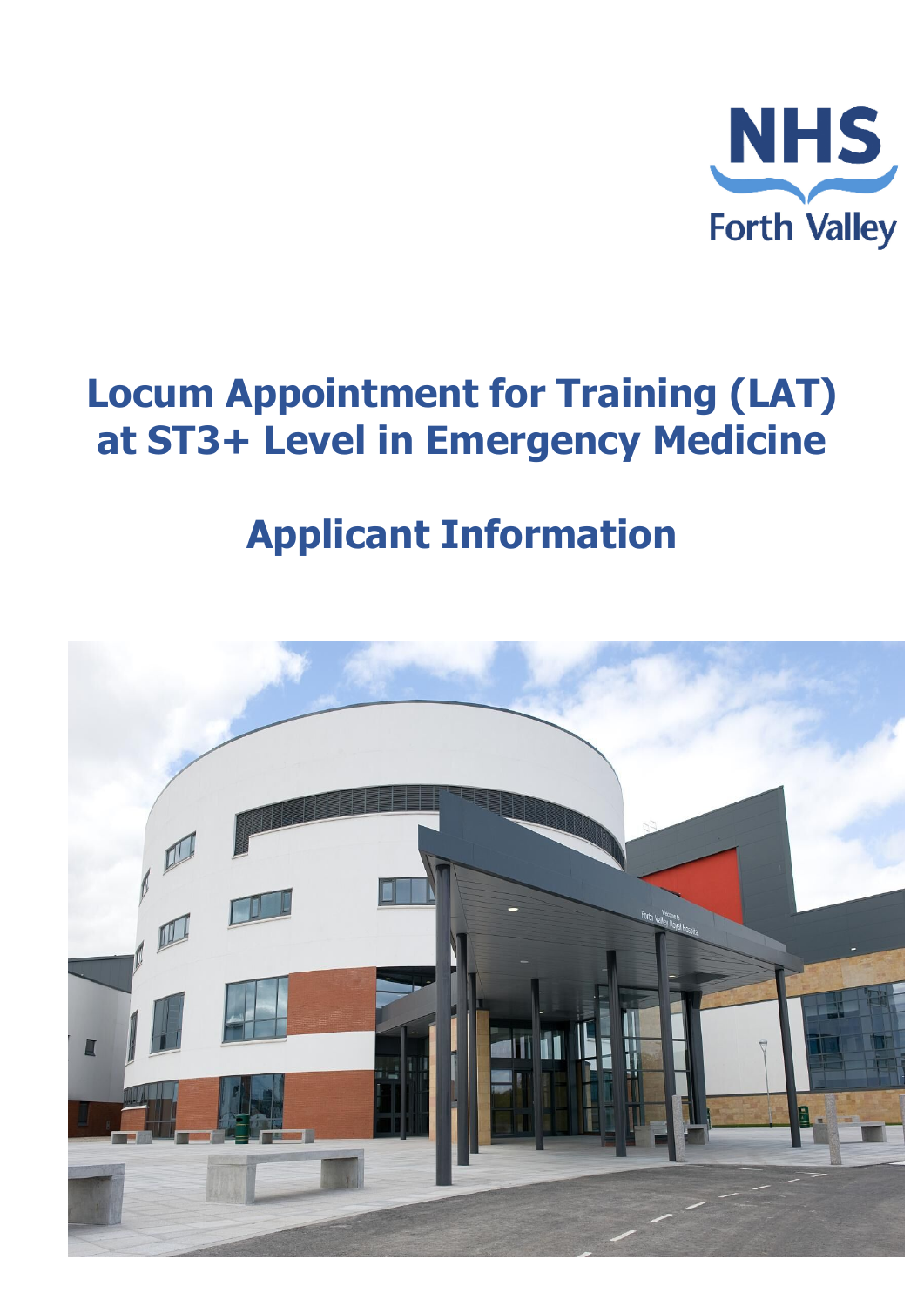# **Contents**

| Copy of Advertisement                 | Page 3  |
|---------------------------------------|---------|
| Introduction                          | Page 5  |
| The Forth Valley Area                 | Page 6  |
| <b>Job Description</b>                | Page 7  |
| <b>General Employment Information</b> | Page 11 |
| <b>Selection Criteria</b>             | Page 14 |
| <b>Application Process</b>            | Page 16 |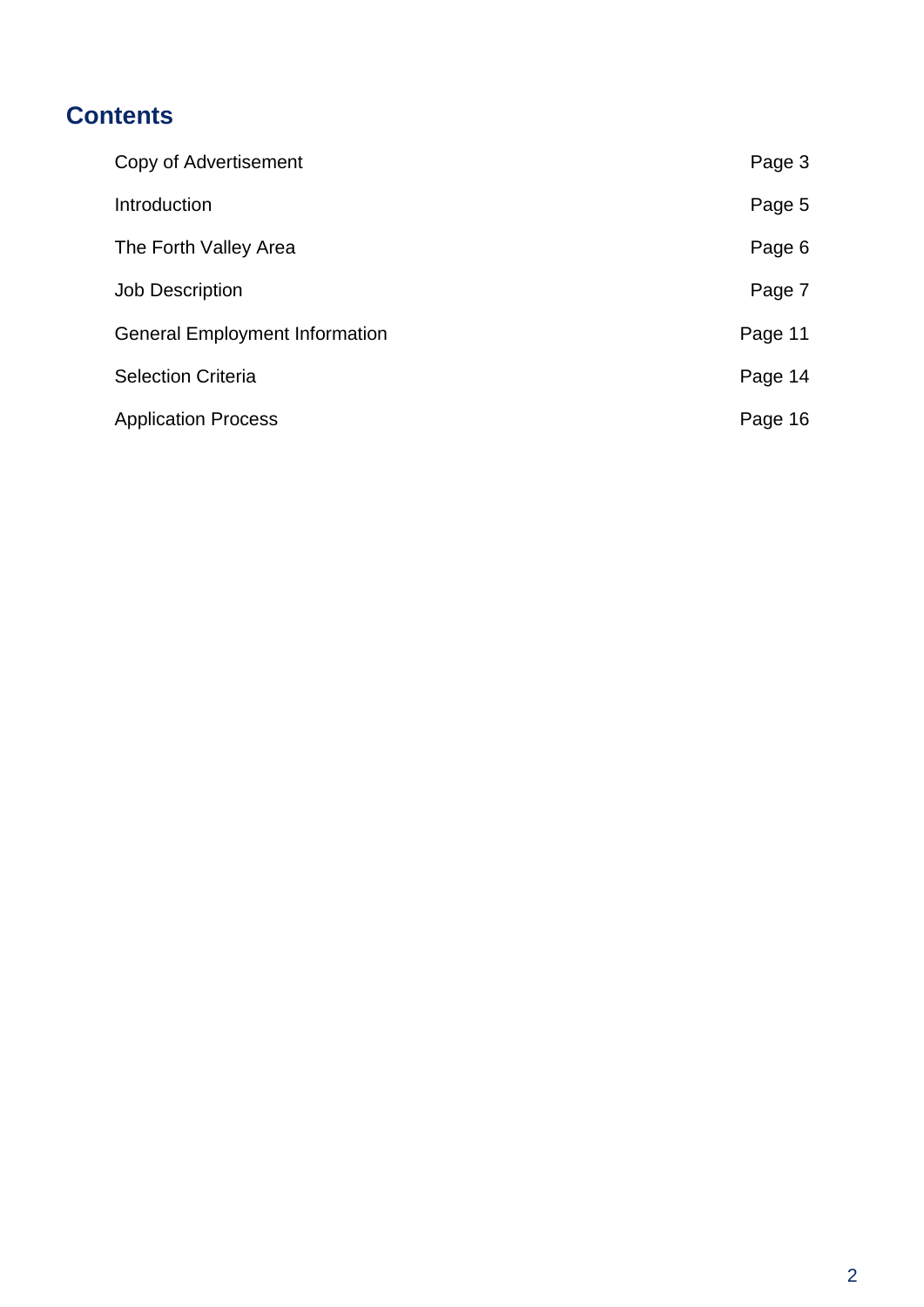## **Locum Appointment for Training at ST3+ Level Full time Fixed Term, 12 months from 3 rd August 2022**



#### **Salary Scale - £34,901 - £54,879**

Looking for a new and exciting challenge? Then think about working in NHS Forth Valley in the heart of Scotland.

We welcome applications for a Locum Appointment for Training or Service, ST3+ level, in Emergency Medicine to join our department. This post is available from August 2022 for 12 months.

The post is based in Forth Valley Royal Hospital, Larbert which is a state of the art modern Acute Hospital. The successful candidate will join our team of ten consultants, eight permanent senior doctors and other doctors in training. Candidate will be expected to work within the Emergency Medicine team and provide support for emergency patients. The post will enable the post holder to gain excellent exposure to a full range of emergency medicine.

NHS Forth Valley provides acute services for a population of approximately 310,000 people in Central Scotland. Forth Valley is a particularly attractive area in which to live and work with a wide range of housing, excellent state and private schooling and extensive sport and leisure facilities. Falkirk and Stirling have good motorway and railway links to the nearby centres of both Edinburgh and Glasgow while the Scottish mountains are a short distance to the north.

You can look forward to a warm welcome and strong support from colleagues. Our hospital is situated in the heart of Scotland, nestled against the Loch Lomond and Trossachs National Park, and close to vibrant towns that are richly endowed with excellent cultural and sporting facilities, offering good transport links to Edinburgh and Glasgow.

To apply for this post, please visit the job posting on the NHS Scotland Job Train website. Applicants should have full GMC registration and a licence to practise.

Informal enquiries should be directed to Dr Steve Feltbower, Consultant in Emergency Medicine, [stephen.feltbower@nhs.scot,](http://#) 01324 566132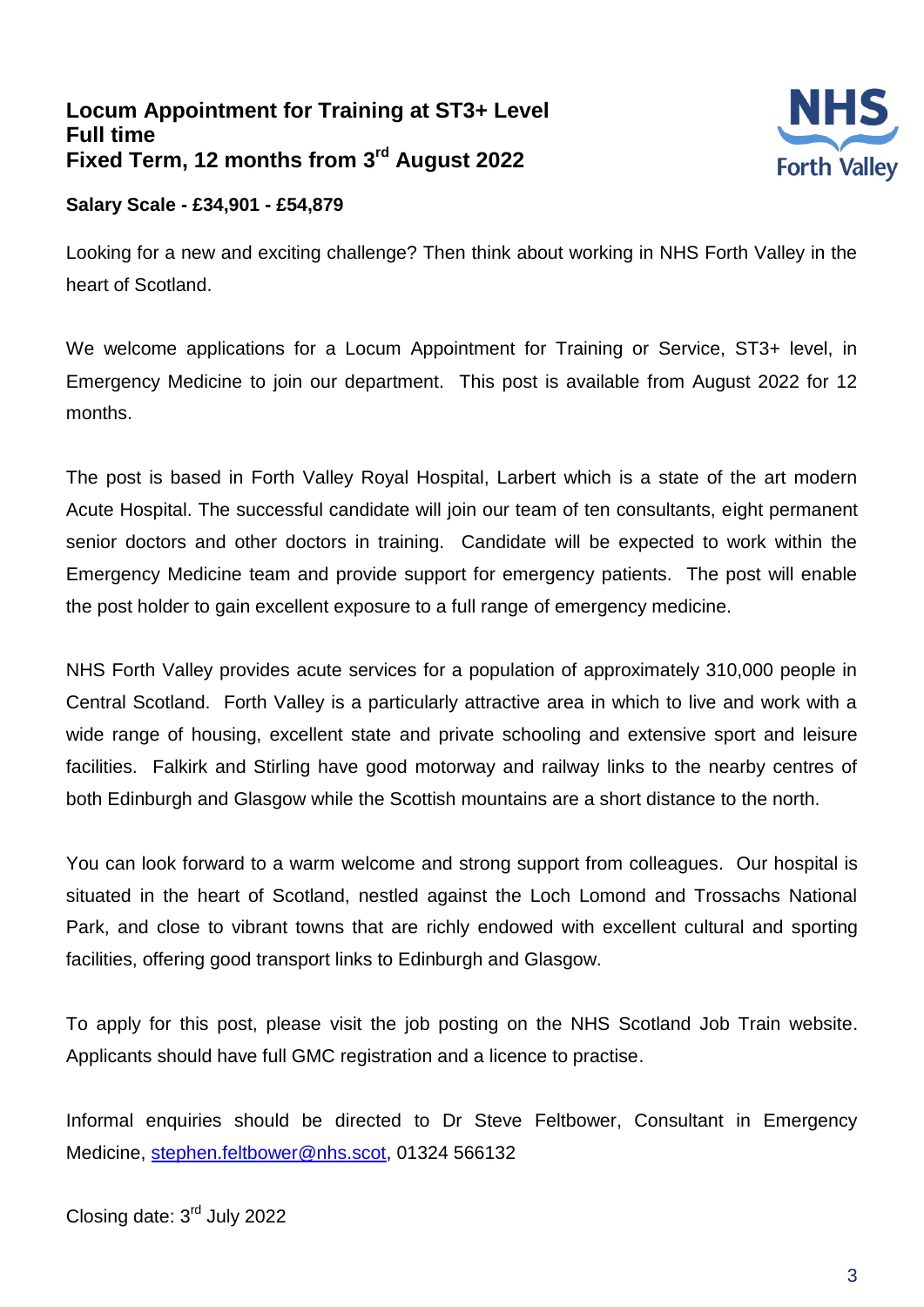Interview date: To be confirmed

Please quote reference number 108293 on all correspondence.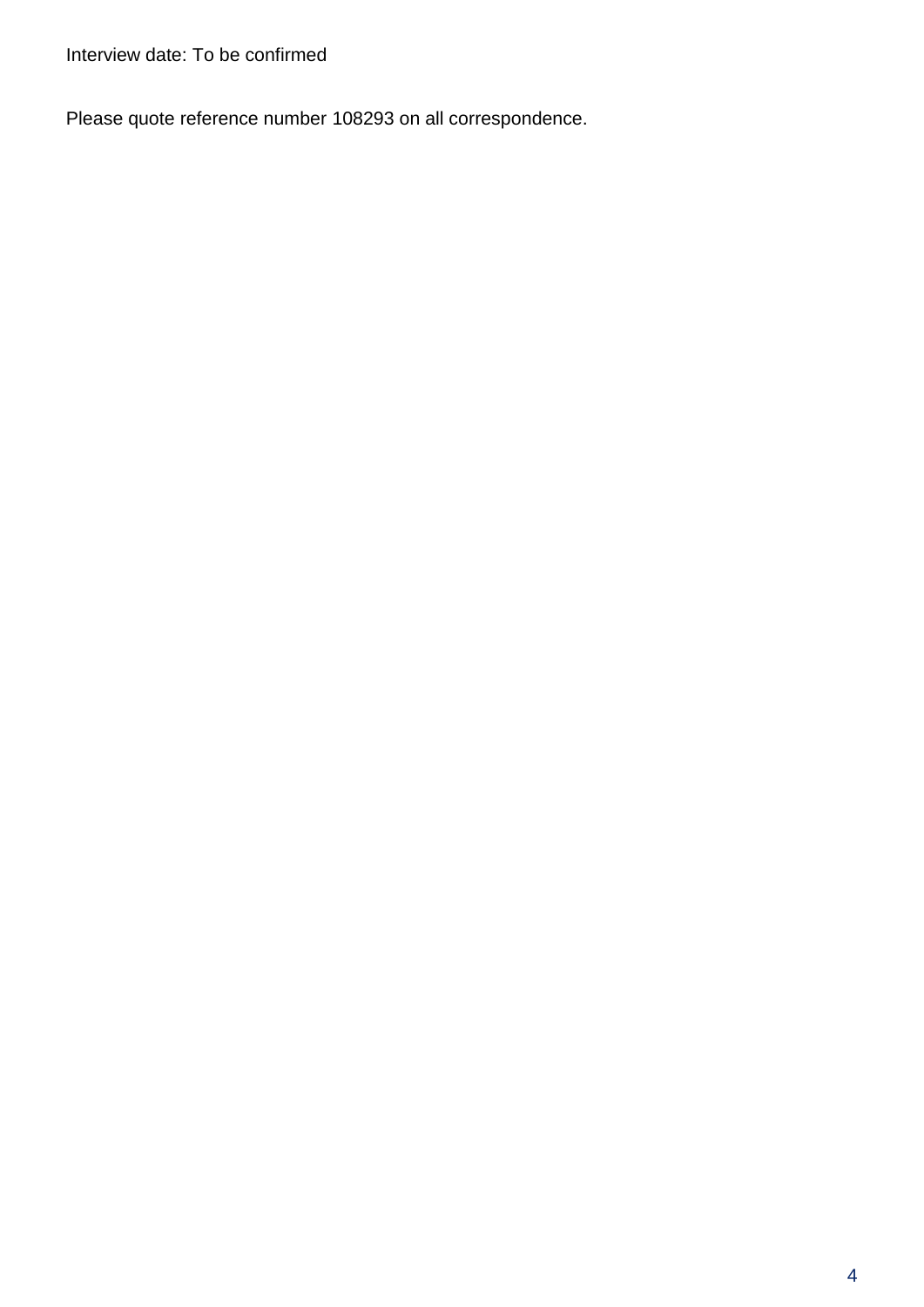## **Introduction to NHS Forth Valley**

NHS Forth Valley is one of 14 regional health boards in Scotland and serves a population of nearly 310,000 in a diverse geographical area which covers the heart of Scotland and covers three council areas, [Clackmannanshire,](http://#) [Stirling](http://#) and [Falkirk.](http://#)

NHS Forth Valley has an annual budget of approximately £570 million and is the largest employer in the area, with approximately 8000 staff from a wide range of professional and support occupations. Acute Services are based in our modern, purpose built 860 bedded, Forth Valley Royal Hospital, which opened in 2011 and provides inpatient and outpatient services. It is supported by a network of four [community](http://#) hospitals, 56 health centres, day centres providing care and support for patients with mental illness and learning disabilities and a wide range of community based services.

We are home to the Scottish Centre for Clinical [Simulation](http://#) and Human Factors, one of the most advanced training facilities of its kind where medical staff are able to hone their skills using computerised mannequins. In addition, NHS Forth Valley has been named in a survey of trainee doctors as one of the top places to be in the UK for medical education and training.

There are two Health and Social Care Partnerships (HSCP) which cover the Forth Valley area – one for [Clackmannanshire and Stirling](http://#) and one for [Falkirk.](http://#)



Further information is available at [www.nhsforthvalley.com](http://#)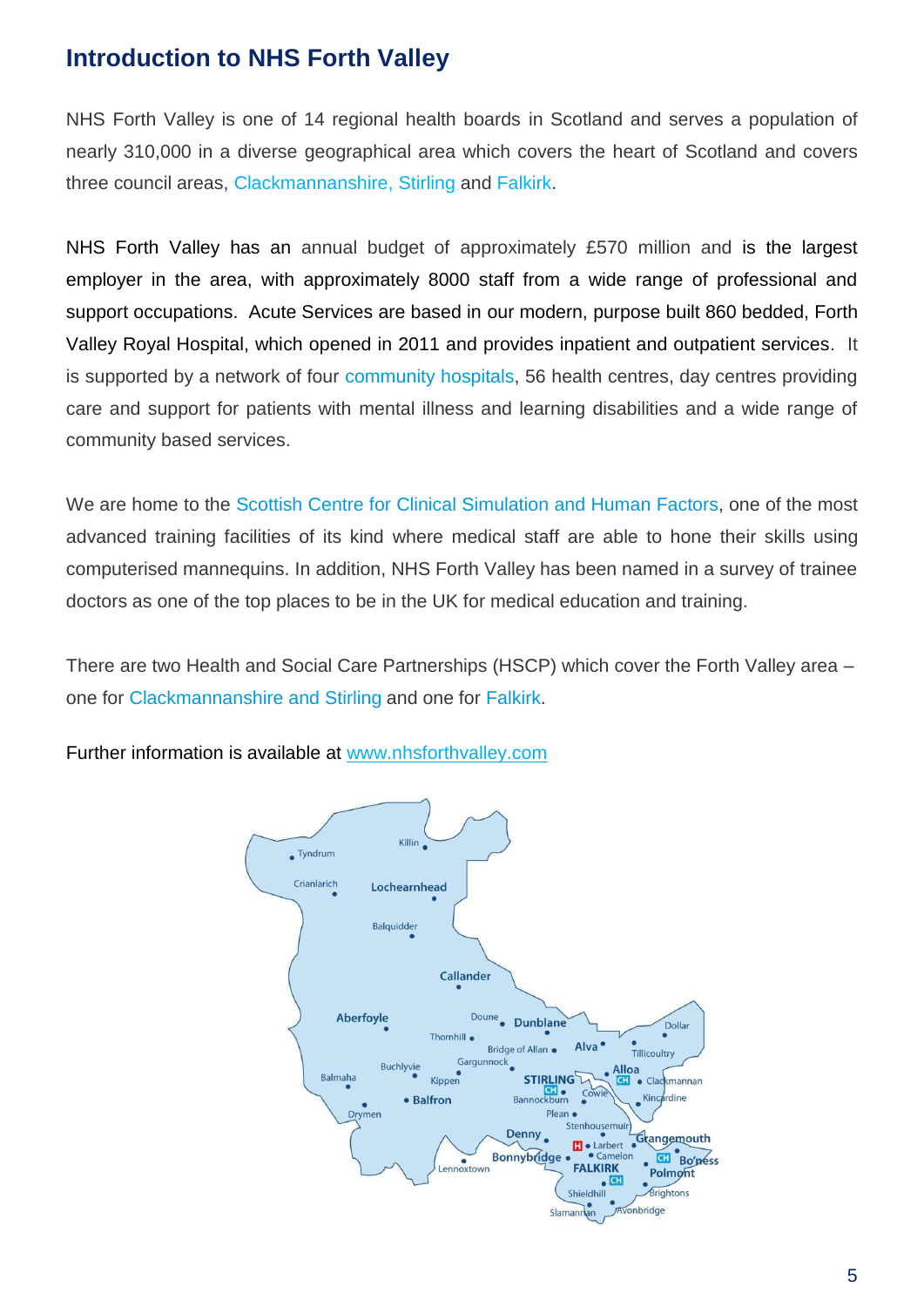## **The Forth Valley Area**

Forth Valley, in the heart of Scotland, is an exciting place to live and work. Transport links are second to none with excellent motorway and rail links and two international airports nearby, Edinburgh and Glasgow. House hunters in the Forth Valley area are spoiled for choice. On offer are a large array of established and new properties in a variety of attractive settings.



Education in the area is first class, with excellent provision of pre-school, primary and secondary education. State schools in the area have strong reputations and there is also easy access to the area's private schools in Dollar and Crieff. On the further education front, Stirling boasts an excellent University and access to the University cities of Glasgow and Edinburgh is easy. There are also further education Colleges in Falkirk, Stirling and Alloa.

#### **Stirling Area**

A wee city with a big history, Stirling punches well above its weight for historic attractions and spectacular scenery, not to mention shopping, places to eat and exciting events. Visit Stirling and take in the magnificent views from [Stirling Castle's](http://#) hill-top esplanade towards the [National](http://#)  [Wallace Monument](http://#) on the edge of the rolling Ochil Hills before looking north east for the mountain peaks of [Loch Lomond & The Trossachs National Park.](http://#) Find out more about the area on [Your Stirling.](http://#)

#### **Falkirk Area**

The Falkirk area is steeped in history with a wealth of attractions, including two of the world's most unique, including, [The Falkirk Wheel a](http://#)nd [The Kelpies](http://#) in [The Helix Park.](http://#) Plus the Falkirk area has a significant section of the [John Muir Way.](http://#) [Falkirk](http://#) is a historic town centre with a traditional high street and lots of things to be doing with two large shopping centres. Find out more about the area on [Visit Falkirk.](http://#)

#### **Clackmannanshire Area**

Clackmannanshire lies between the majestic Ochil Hills and the River Forth and provides the perfect year-round base to explore the stunning countryside, rich history, medieval castles and tower houses. For leisure, there are six golf courses, a luxury spa and a major shopping outlet. Find out more about the area on [Discover Clackmannanshire.](http://#)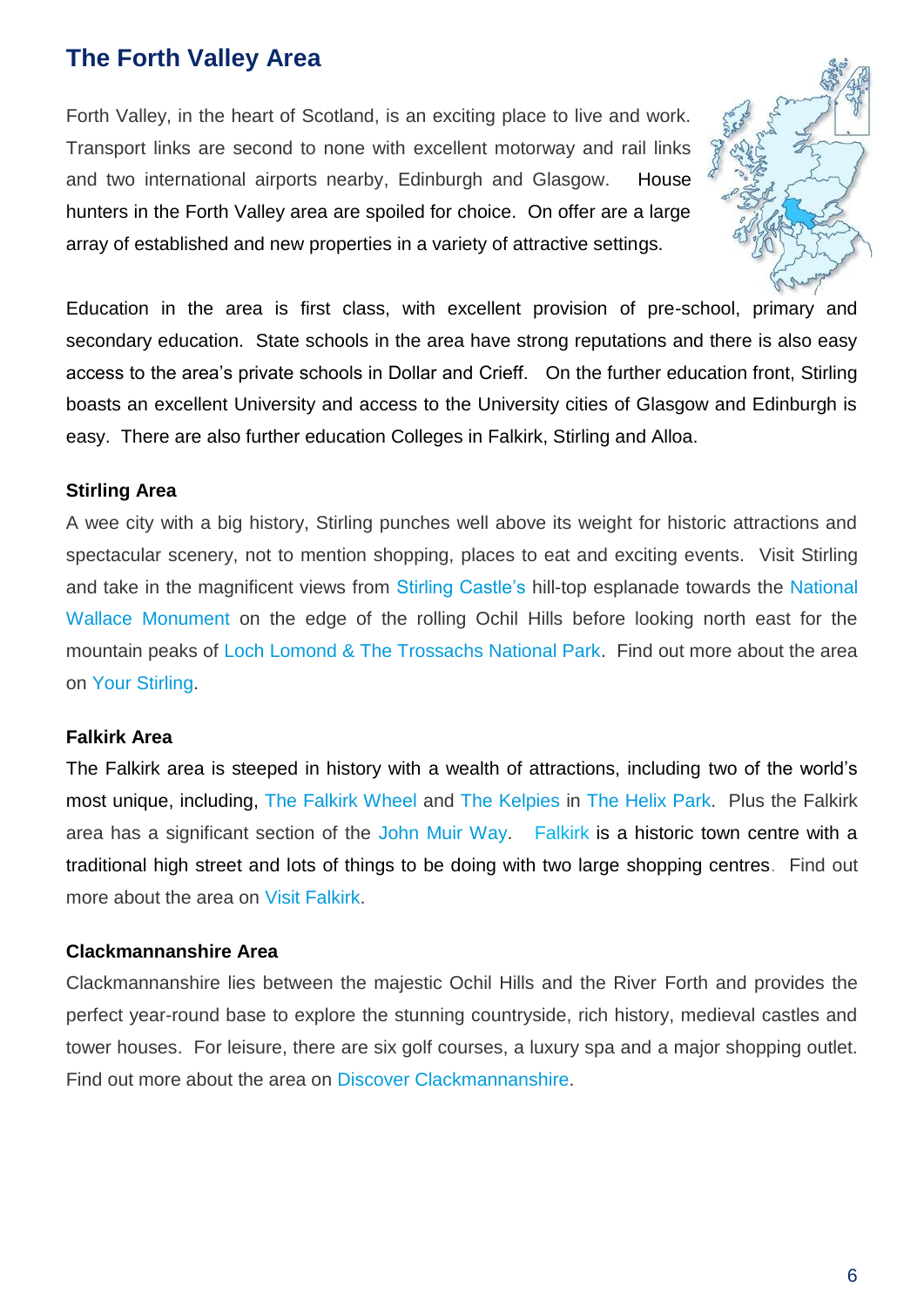## **Job Description**

#### **JOB DETAILS**

| <b>Job Title:</b>                                             | Locum Appointment for Service at ST3+ Level            |
|---------------------------------------------------------------|--------------------------------------------------------|
| Directly accountable to:                                      | Clinical Lead, Emergency Medicine                      |
| <b>Professionally responsible to: Deputy Medical Director</b> |                                                        |
| Location:                                                     | Forth Valley Royal Hospital, NHS Forth Valley          |
| Term:                                                         | 12 Months fixed term, from 3 <sup>rd</sup> August 2022 |
| <b>Time Commitment:</b>                                       | <b>Full Time</b>                                       |
| <b>Qualifications:</b>                                        | Completion of ST1-2 in ACCS emergency medicine or      |
|                                                               | equivalent competencies                                |
|                                                               | Full Registration GMC and a licence to practise        |

#### **Forth Valley Royal Hospital Emergency Department**

Forth Valley has a varied urban and rural catchment area which stretches to Tyndrum to the North, Loch Lomond to the West and encompasses all of Clackmannanshire, Falkirk, Stirling and Grangemouth, lying right in the centre / heart of Scotland.

The Emergency Department at FVRH is a major unit open 24 hours a day. There are laboratory services on site and 24-hour access to X-ray and CT scanning. We will be a Trauma Unit when the new model of trauma care across Scotland begins.

FVRH is classed as a large district general hospital, with the Emergency Department seeing in excess of 65000 patients per year. An additional 20000 are seen in the Minor Injuries Unit in Stirling Community Hospital. All major in-patient specialties are on site with 24/7 middle grade cover.

### **Current Medical Staffing**

- 10 Consultants are in post. There is a Consultant on call 24 hours per day, seven days per week, with shopfloor cover 0800-2200 7 days per week.
- 4 Emergency Medical Practitioners

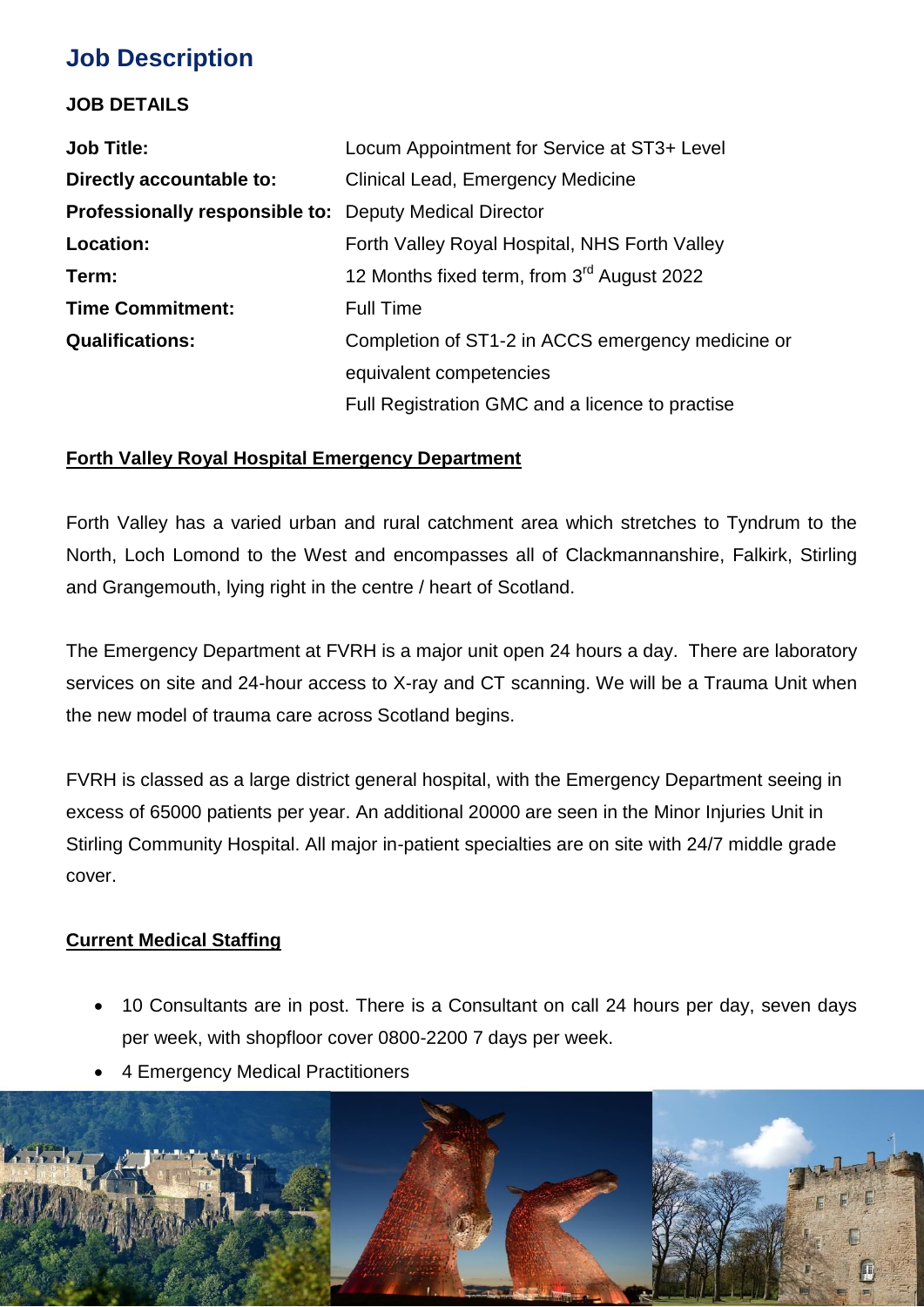- 4 Specialty Doctors
- A training grade rota comprising FY2 ST6 provides cover to the department 24 hours per day, seven days per week.

The Forth Valley Royal Hospital is fully digital, and the Emergency Department is well equipped.

The libraries contain:

- current medical text books for the major specialties
- medical journals on subscription
- a comprehensive stock of teaching
- Internet access
- portable colour laptop PC for use with overhead projection

There are a comprehensive clinical skills teaching suite for the teaching of resuscitation techniques and other procedural skills. The Scottish Centre for Simulation and Clinical Human Factors is located within the hospital. There are weekly postgraduate meetings involving all specialties. There are regular evening postgraduate medical meetings in the hospital for both hospital and primary care medical staff. Glasgow and Edinburgh with their Royal Colleges, University medical schools and postgraduate facilities are within easy reach.

#### **Training Opportunities**

This post is approved for training at ST3+ level. As such, you will be appointed an educational supervisor in emergency medicine to assist in training needs. You will also be provided with regular protected time for senior teaching to help with work-place based assessments and progression with your training.

There are opportunities for involvement in quality improvement projects and management tasks to assist with portfolio development.

Forth Valley is the home of the Scottish Centre for Simulation and Clinical Human Factors which run a variety of courses which are suitable for ACCS training. More details can be found at www.scschf.org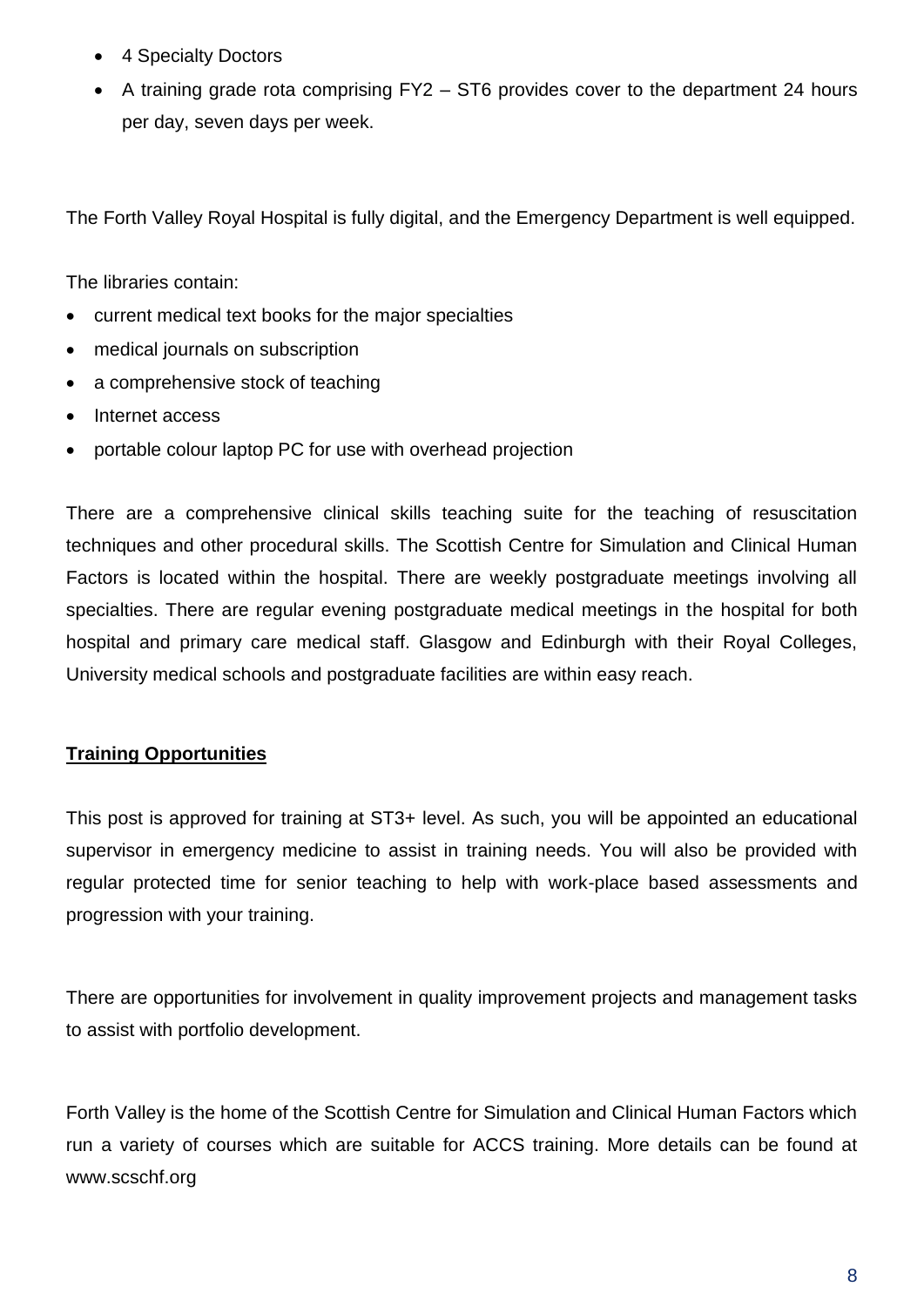### **Criteria for the post**

- Full General Medical Council Registration with Licence to Practice at time of application
- Completion of ST1-2 in ACCS emergency medicine or equivalent competencies
- Appropriate practical skills equivalent to ST3+ level
- Excellent communication skills, both written and oral
- Ability to work well within a team
- Demonstrable organisational and time management skills
- A genuine interest in the specialty

### **Contractual Details**

Contracted activities for this appointment will be defined and agreed with the post holder in discussion with the Service Manager and Lead Consultant of the Emergency Medicine department.

The post holder will be professionally responsible to the Associate Medical Director for the Medical Directorate and managerially responsible to the General Manager of the Medical Directorate.

The post will be based in Forth Valley Royal Hospital, Larbert.

The appointment will be subject to the new terms and conditions of service for Doctors in Training.

The successful candidate will be required to undergo satisfactory pre-employment screening before a formal appointment may be made.

The employment is subject to one calendar month's written notice on either side.

Annual leave entitlement is 28 days per annum, rising to 33 days per annum, dependant on salary scale point with additional statutory holiday entitlement.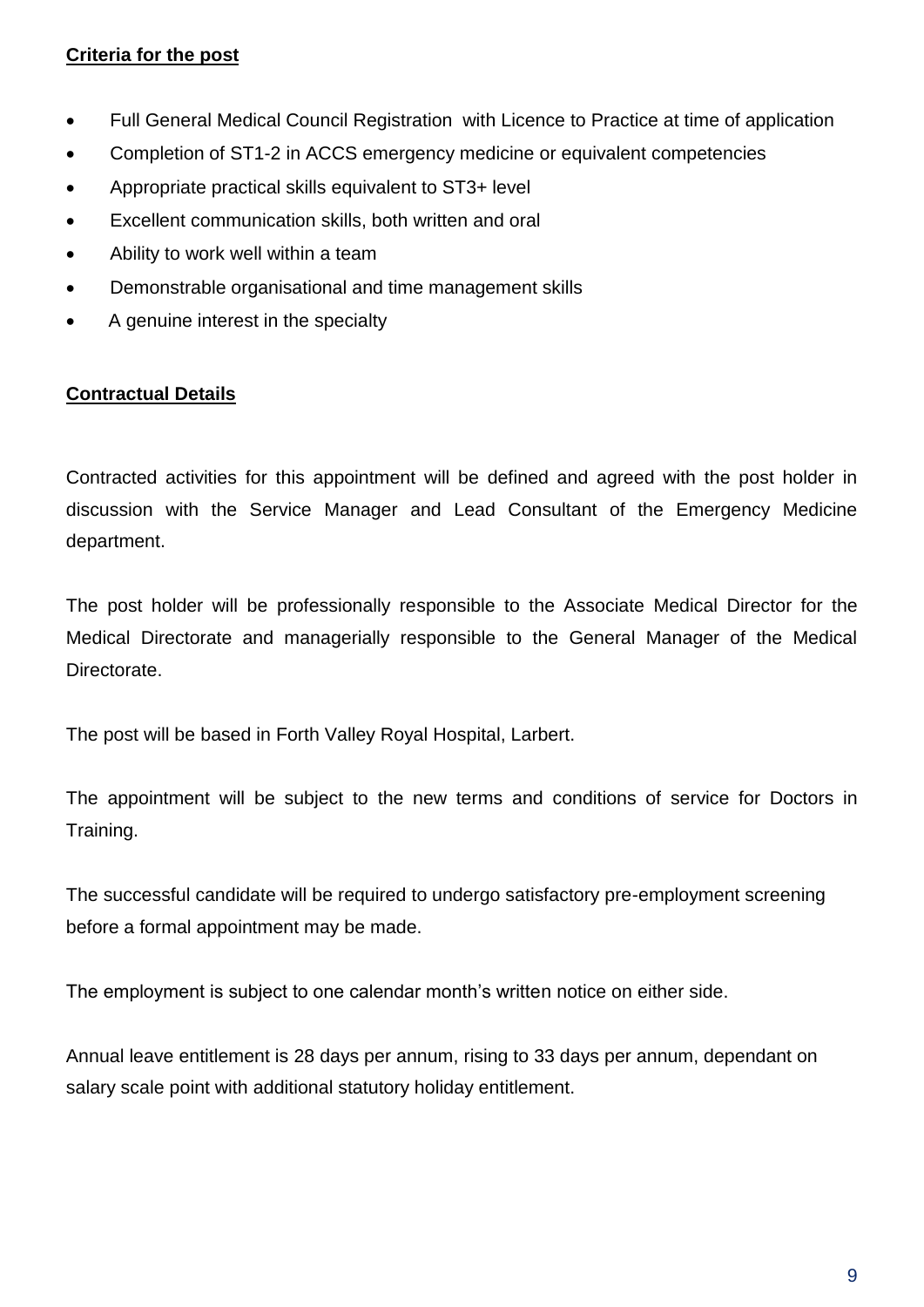## **General Employment Information**

#### **Equality in Employment**

NHS Forth Valley fully supports the principle of equality in employment and opposes all forms of unlawful and / or unfair discrimination which cannot be shown to be justified. NHS Forth Valley is committed to ensuring equality of treatment for both present and potential employees.

#### **Human Resources Policies and Services**

NHS Forth Valley is the largest employer in Forth Valley, and is committed to ensuring its employment and Human Resources policies and procedures reflect best practice. As a progressive employer, NHS Forth Valley is committed to supporting and developing all employees.

### **The Medical Workforce Team**

In recognising the needs of services, operational requirements and medical staff, the operational Medical Workforce team provides a range of services for all grades of medical and dental staff. For assistance or information, please contact:

| Jacqui Crilley           | Medical Workforce Manager                       | 01786 457379<br>jacqui.crilley2@nhs.scot   |
|--------------------------|-------------------------------------------------|--------------------------------------------|
| <b>Lynsey Doherty</b>    | Deputy Medical Workforce Manager                | lynsey.doherty@nhs.scot                    |
| Laura Bayley             | <b>Medical Workforce Adviser</b><br>(Contracts) | 01786 457375<br>laura.bayley@nhs.scot      |
| <b>Elspeth Gillespie</b> | <b>Medical Workforce Adviser</b><br>(Contracts) | 01786 457382<br>elspeth.gillespie@nhs.scot |
| <b>Hunter Rice</b>       | <b>Medical Workforce Adviser</b>                | 01786 457376<br>hunter.rice@nhs.scot       |

#### **Pre-Employment Screening**

#### **Criminal Convictions - Protecting Vulnerable Groups (PVG) Scheme**

The Protecting Vulnerable Groups (PVG) scheme has replaced the previous disclosure arrangements for people who work with vulnerable groups. The duties of this post require the post holder to undertake regulated work with children and young people (individuals aged under 18 years) and / or protected adults (individuals aged 16 or over who is provided with (and thus receives) a type of care, support or welfare service).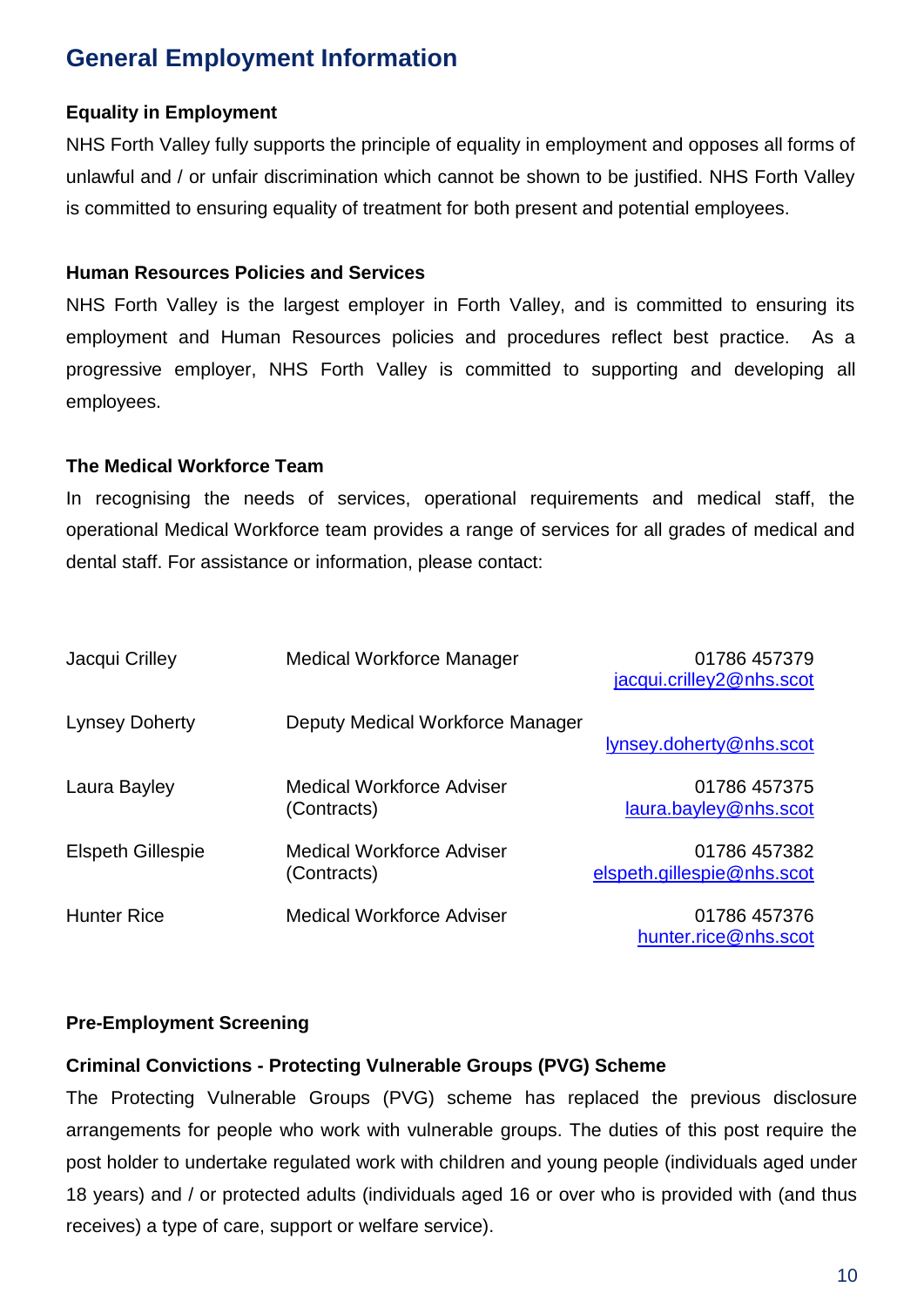The post holder will be required to be a member of the PVG Scheme and to consent to NHS Forth Valley obtaining a Scheme Record or Scheme Record Update, as appropriate. Any failure to disclose convictions could result in the withdrawal of an offer of employment.

Any applicant wishing to discuss any existing criminal convictions and how these may impact upon an application for employment should contact the Medical Workforce Manager in the first instance.

#### **Occupational Health Screening**

This post involves the performance of exposure prone procedures and therefore the successful applicant will be required to produce evidence of their Hepatitis B and C Immunity Status prior to appointment and to undergo satisfactory health screening. Any offer of employment will be subject to satisfactory Occupational Health assessment.

### **Confidentiality**

During the course of their employment with NHS Forth Valley, employees may have access to information about staff or patients or other aspects of NHS Forth Valley's activities, about which they have a duty to maintain confidentiality at all times. In common with all other staff, the post holder will have, in addition, a responsibility to ensure that information relating to his or her work and the operation of the Forth Valley Acute Services in general is kept and maintained securely in accordance with the requirements of the Data Protection Act (1998), the Board's policies and good practice. In particular, the disclosure of commercial or other confidential information which may affect the Board's business interests or endanger the survival of any of its services will be regarded as a fundamental breach of the mutual confidence which must exist between the employer and the employee.

#### **Infection Control and Hand Washing Policy**

NHS Forth Valley is committed to providing as clean and safe environment as possible for staff, patients and visitors. The post holder will be required to comply with the Infection Control and Hand Washing Policies.

#### **Health & Safety at Work**

All employees have a responsibility for their own health & safety and the health & safety of others who may be affected by what they do. Employees also have a duty to co-operate with their employer by following NHS Forth Valley policies and procedures and safe systems of work; by using equipment safely and by bringing any shortcomings in health and safety arrangements to the attention of their employer. Where something is provided in the interests of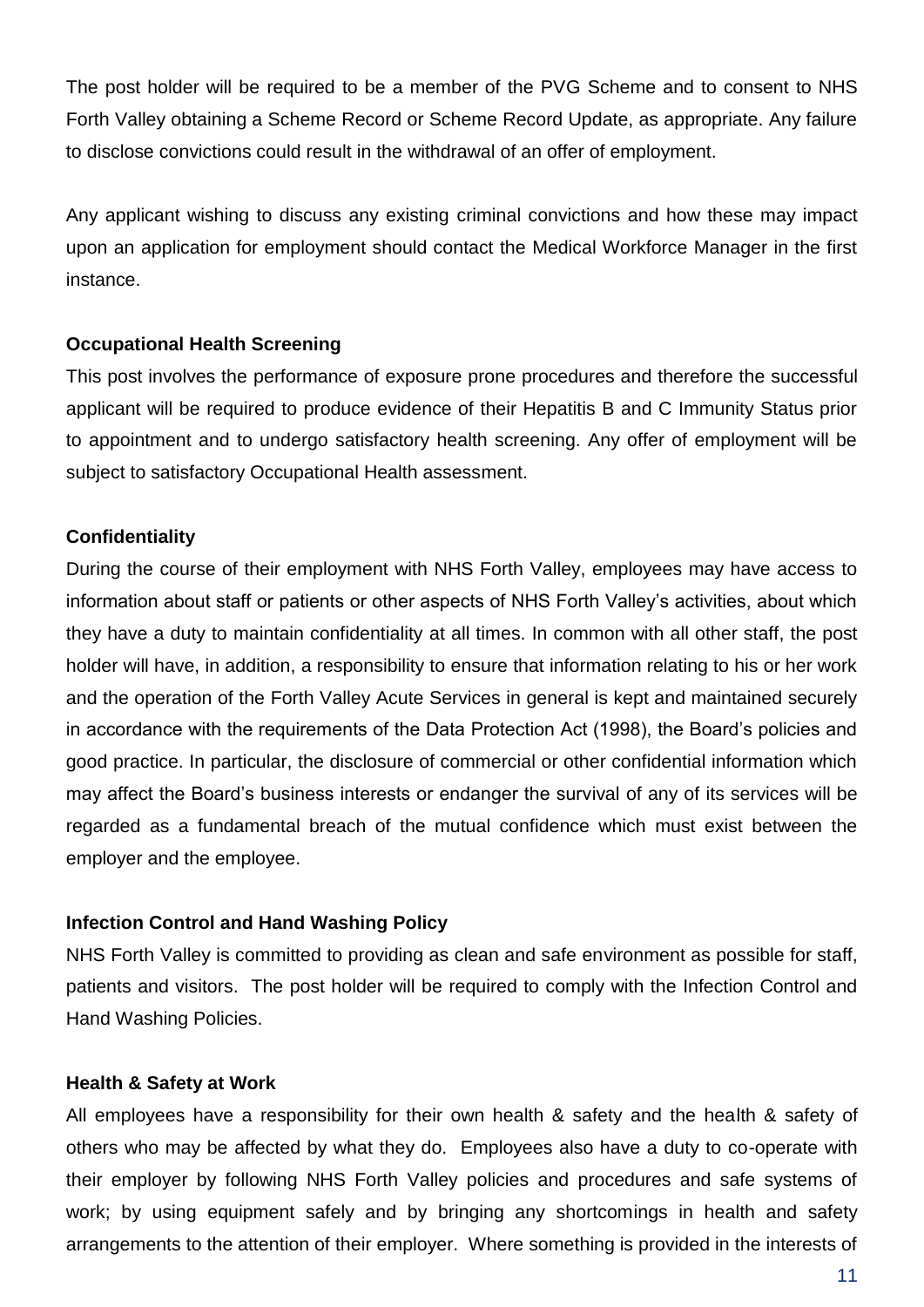health & safety employees must not interfere or misuse it. All employees have a legal responsibility to report any shortcomings in terms of this in their area. Managers and supervisors have a responsibility for monitoring health & safety arrangements and ensuring staff are following policies and procedures and safe systems of work.

### **Partnership Agreement**

NHS Forth Valley is committed to partnership working. All employees are required to contribute to the development of partnership working by:

- supporting NHS Forth Valley in delivering its goals and objectives;
- supporting continuous improvement in individual performance and the performance of the relevant team / department, directorate and NHS Forth Valley;
- attending training, development and other activities aimed at improving individual skills for the benefit of the organisation and patient care.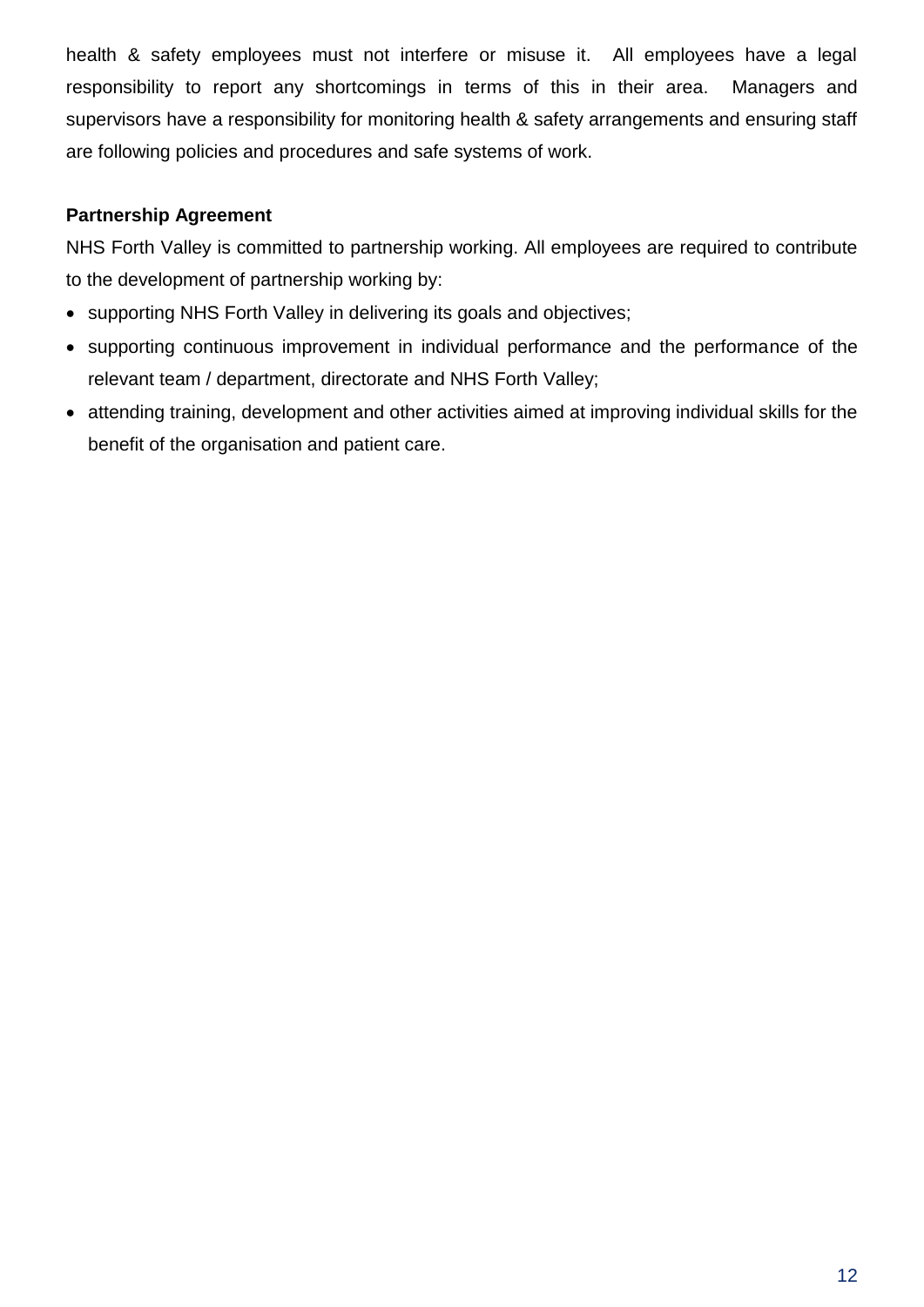## **Selection Criteria**

| <b>Entry Criteria</b>         |                                                                                                                                                                                                                                                                                                                                                                                                                                                                                                                                                                                                                                                                                                                                                                                                                                                                                                                                                                                                                                                                                                                                                                                                                                                                                                                                                                                                                                                            |                                                         |  |  |
|-------------------------------|------------------------------------------------------------------------------------------------------------------------------------------------------------------------------------------------------------------------------------------------------------------------------------------------------------------------------------------------------------------------------------------------------------------------------------------------------------------------------------------------------------------------------------------------------------------------------------------------------------------------------------------------------------------------------------------------------------------------------------------------------------------------------------------------------------------------------------------------------------------------------------------------------------------------------------------------------------------------------------------------------------------------------------------------------------------------------------------------------------------------------------------------------------------------------------------------------------------------------------------------------------------------------------------------------------------------------------------------------------------------------------------------------------------------------------------------------------|---------------------------------------------------------|--|--|
|                               | <b>Essential Criteria</b>                                                                                                                                                                                                                                                                                                                                                                                                                                                                                                                                                                                                                                                                                                                                                                                                                                                                                                                                                                                                                                                                                                                                                                                                                                                                                                                                                                                                                                  | When is this<br>evaluated?                              |  |  |
| <b>Qualifications</b>         | All applicants must have:<br>• MBBS or equivalent medical qualification<br>Applicants who are on, or have completed, an approved UK<br><b>Core Surgical Training programme (CCT</b><br>Route) or equivalent (CESR CP Route) must have:<br>• Successfully completed MRCS by the time of appointment ii<br>(FRCS/ MFAEM will be CESR CP route)                                                                                                                                                                                                                                                                                                                                                                                                                                                                                                                                                                                                                                                                                                                                                                                                                                                                                                                                                                                                                                                                                                               | Application form                                        |  |  |
| <b>Eligibility</b>            | All applicants must:<br>• Be eligible for full registration with, and hold a current licence to<br>practise iii from, the GMC at intended start<br>date iv<br>• Have evidence of achievement of foundation competences<br>from a UKFPO affiliated Foundation Programme or equivalent<br>by time of appointment ii in line with GMC standards/Good<br><b>Medical Practice;</b><br>including:<br>$\triangleright$ make the care of your patient your first concern<br>$\triangleright$ provide a good standard of practice and care<br>$\triangleright$ take prompt action if you think that patient safety, dignity or<br>comfort is being compromised<br>$\triangleright$ protect and promote the health of patients and of the public<br>$\triangleright$ treat patients as individuals and respect their dignity<br>$\triangleright$ work in partnership with patients<br>$\triangleright$ work with colleagues in the ways that best serve patients'<br>interests<br>$\triangleright$ be honest and open and act with integrity<br>$\triangleright$ never discriminate unfairly against patients or colleagues<br>$\triangleright$ never abuse your patients' trust in you or the public's trust in<br>the profession.<br>• Be eligible to work in the UK<br>• Current certification in ALS or equivalent OR supporting<br>work<br>based<br>assessment/simulation/faculty<br>evidence<br>as<br>statement (must have all 3 types) at time of application | Application form                                        |  |  |
| <b>Fitness to</b><br>practise | Is up to date and fit to practise safely and is aware of own<br>training needs.                                                                                                                                                                                                                                                                                                                                                                                                                                                                                                                                                                                                                                                                                                                                                                                                                                                                                                                                                                                                                                                                                                                                                                                                                                                                                                                                                                            | Application form                                        |  |  |
| Language<br><b>skills</b>     | Applicants must have demonstrable skills in written and spoken<br>English, adequate to enable effective communication about<br>medical topics with patients and colleagues, as assessed by the<br>General Medical Council v                                                                                                                                                                                                                                                                                                                                                                                                                                                                                                                                                                                                                                                                                                                                                                                                                                                                                                                                                                                                                                                                                                                                                                                                                                | Application form,<br>Interview /<br>selection<br>centre |  |  |
| <b>Health</b>                 | Applicants must meet professional health requirements (in line<br>with GMC standards / Good Medical Practice).                                                                                                                                                                                                                                                                                                                                                                                                                                                                                                                                                                                                                                                                                                                                                                                                                                                                                                                                                                                                                                                                                                                                                                                                                                                                                                                                             | Application form,<br>pre-employment<br>health screening |  |  |
| <b>Career</b><br>progression  | Applicants must:<br>• Be able to provide complete details of their employment history<br>• Have evidence that their career progression is consistent with                                                                                                                                                                                                                                                                                                                                                                                                                                                                                                                                                                                                                                                                                                                                                                                                                                                                                                                                                                                                                                                                                                                                                                                                                                                                                                  | Application form                                        |  |  |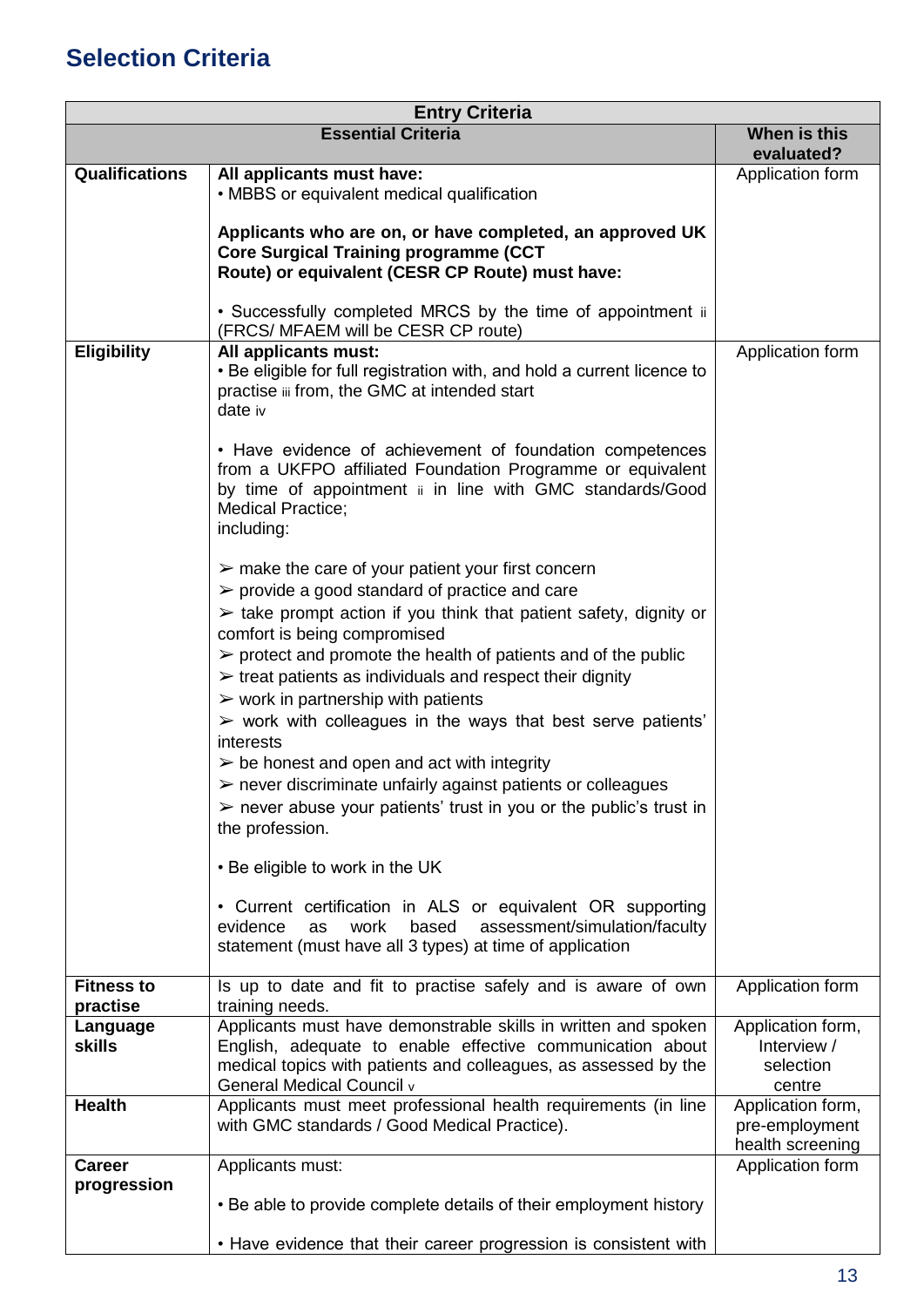|                                                              | their personal circumstances                                                                                                    |                                                                      |                            |                         |
|--------------------------------------------------------------|---------------------------------------------------------------------------------------------------------------------------------|----------------------------------------------------------------------|----------------------------|-------------------------|
|                                                              |                                                                                                                                 |                                                                      |                            |                         |
|                                                              | • Have evidence that their present level of achievement and<br>performance is commensurate with the totality of their period of |                                                                      |                            |                         |
|                                                              | training                                                                                                                        |                                                                      |                            |                         |
|                                                              |                                                                                                                                 | • Have notified the Training Programme Director of the Specialty     |                            |                         |
|                                                              |                                                                                                                                 | Training Programme they are currently training in if applying to     |                            |                         |
|                                                              |                                                                                                                                 | continue training in the same specialty in another region vi         |                            |                         |
|                                                              |                                                                                                                                 | • Applicants must not have previously relinquished or been           |                            |                         |
|                                                              |                                                                                                                                 |                                                                      |                            |                         |
|                                                              | released / removed from a specialty training programme, except<br>if they have received an ARCP outcome 1 (outcome 6 for        |                                                                      |                            |                         |
|                                                              | associated core training) or under exceptional circumstances vii                                                                |                                                                      |                            |                         |
|                                                              |                                                                                                                                 | • Not already hold, nor be eligible to hold, a CCT/CESR in the       |                            |                         |
|                                                              |                                                                                                                                 | specialty they are applying for and/or must not currently be         |                            |                         |
|                                                              |                                                                                                                                 | eligible for the specialist register for the specialty to which they |                            |                         |
| <b>Application</b>                                           | are applying                                                                                                                    | ALL sections of application form completed FULLY according to        |                            | <b>Application Form</b> |
| completion                                                   | written guidelines                                                                                                              |                                                                      |                            |                         |
|                                                              |                                                                                                                                 | <b>Selection Criteria</b>                                            |                            |                         |
| <b>Essential Criteria</b>                                    |                                                                                                                                 | <b>Desirable Criteria</b>                                            |                            | When is this evaluated? |
| <b>Qualifications</b>                                        |                                                                                                                                 |                                                                      |                            |                         |
| As above                                                     |                                                                                                                                 | •FRCEM Primary or Intermediate;                                      | Application form           |                         |
|                                                              |                                                                                                                                 | or                                                                   |                            |                         |
|                                                              |                                                                                                                                 | • Full MRCEM                                                         |                            |                         |
|                                                              |                                                                                                                                 | • Any additional postgraduate                                        |                            |                         |
|                                                              |                                                                                                                                 | examinations                                                         |                            |                         |
| <b>Career Progression</b>                                    |                                                                                                                                 |                                                                      |                            |                         |
| As above                                                     |                                                                                                                                 | • Evidence of experience in                                          | Application form           |                         |
|                                                              |                                                                                                                                 | specialties of acute care common<br>stem training                    |                            |                         |
| <b>Courses</b>                                               |                                                                                                                                 |                                                                      |                            |                         |
| Up to date and demonstrable                                  |                                                                                                                                 | Any short training course<br>$\bullet$                               | Application form           |                         |
| <b>Advanced Life Support Skills</b>                          |                                                                                                                                 | related to Emergency Medicine                                        |                            |                         |
| (current certification in advanced                           |                                                                                                                                 | e.g. airway course, ultrasound                                       |                            |                         |
| life support or equivalent OR<br>supporting evidence as work |                                                                                                                                 | course                                                               |                            |                         |
| based                                                        |                                                                                                                                 |                                                                      |                            |                         |
| assessment/simulation/faculty                                |                                                                                                                                 |                                                                      |                            |                         |
| statement (must                                              |                                                                                                                                 |                                                                      |                            |                         |
| have all 3 types) at time of                                 |                                                                                                                                 |                                                                      |                            |                         |
| application<br><b>Clinical Governance</b>                    |                                                                                                                                 |                                                                      |                            |                         |
| • Is able to demonstrate an                                  |                                                                                                                                 | • Evidence of CG activity e.g.                                       | Application form           |                         |
| understanding of CG                                          |                                                                                                                                 | presentation<br>at CG<br>meeting,                                    |                            |                         |
| and risk management                                          |                                                                                                                                 | involvement<br>incident<br>with                                      |                            |                         |
|                                                              |                                                                                                                                 | reporting, dealing with complaints                                   |                            |                         |
| • Evidence of personal work in a                             |                                                                                                                                 |                                                                      |                            |                         |
| completed audit                                              |                                                                                                                                 | • Evidence of change introduced                                      |                            |                         |
| or Quality Improvement Project                               |                                                                                                                                 | as an outcome of audit                                               |                            |                         |
| (QIP)<br><b>Clinical Skills</b>                              |                                                                                                                                 |                                                                      |                            |                         |
| <b>Clinical Knowledge and</b>                                |                                                                                                                                 | <b>Personal Attributes</b>                                           | Application form,          |                         |
| <b>Expertise</b>                                             |                                                                                                                                 |                                                                      | interview/selection centre |                         |
|                                                              |                                                                                                                                 | • Shows aptitude for practical                                       |                            |                         |
| • Capacity to apply sound clinical                           |                                                                                                                                 | skills e.g. manual dexterity                                         | References                 |                         |
| knowledge and judgement.                                     |                                                                                                                                 |                                                                      |                            |                         |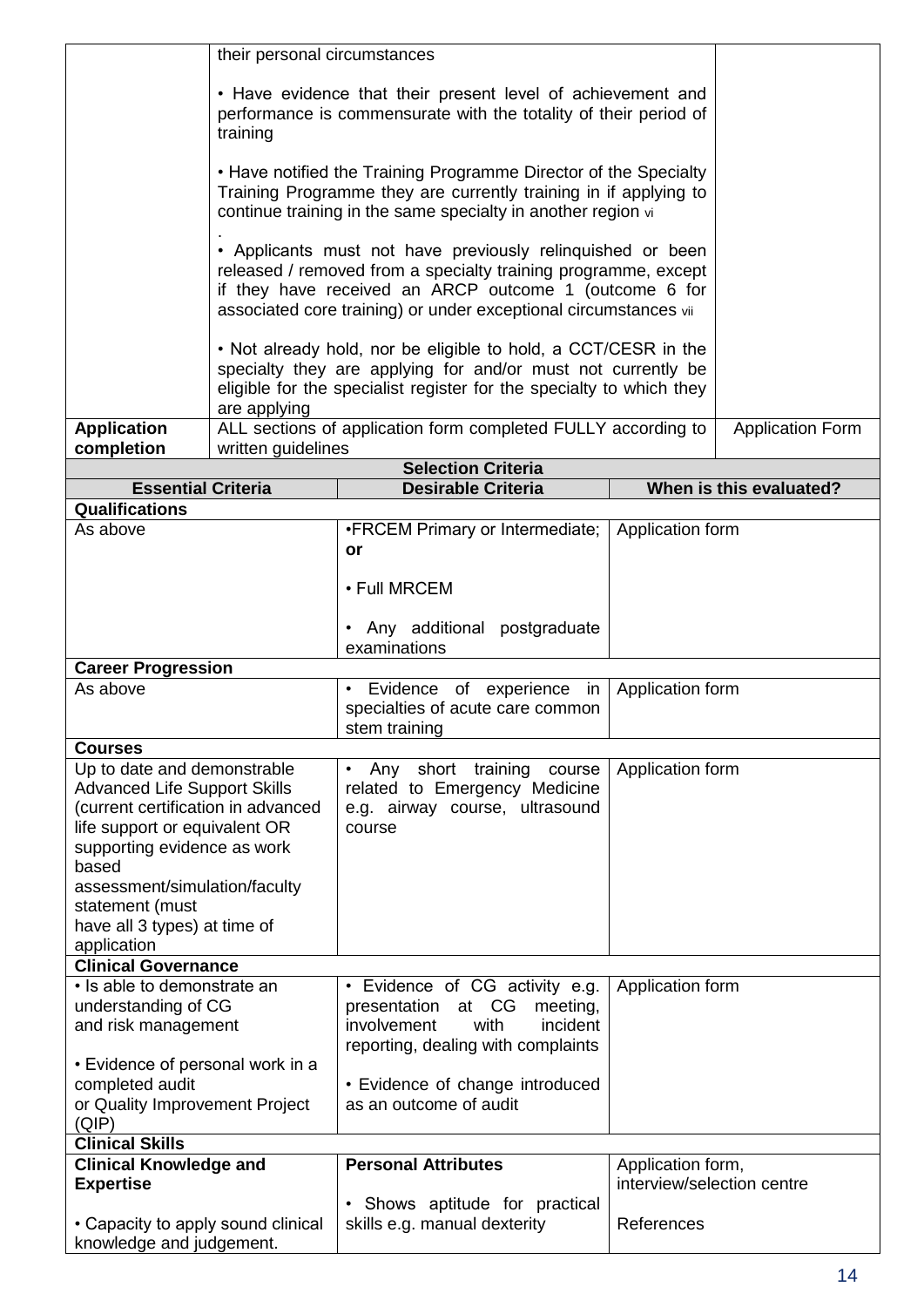| • Able to prioritise clinical need                                                           |                                                                                                                                                                                    |                                          |
|----------------------------------------------------------------------------------------------|------------------------------------------------------------------------------------------------------------------------------------------------------------------------------------|------------------------------------------|
| <b>Academic skills</b>                                                                       |                                                                                                                                                                                    |                                          |
| Teaching:                                                                                    | <b>Research skills:</b>                                                                                                                                                            | Application form                         |
| • Evidence of interest in, and<br>experience of, teaching                                    | • Evidence of degrees, prizes,<br>awards, distinctions, publications,<br>presentations, posters,<br>contribution to e-learning<br>modules                                          |                                          |
|                                                                                              | • Evidence of contribution to<br>departmental guidelines                                                                                                                           |                                          |
|                                                                                              | • Evidence of active participation<br>in research                                                                                                                                  |                                          |
|                                                                                              | • Publications in peer review<br>journals,<br>presentations<br>at<br>academic meetings or poster<br>presentations                                                                  |                                          |
|                                                                                              | Teaching:                                                                                                                                                                          |                                          |
|                                                                                              | Instructor<br>status<br>(or<br>$\bullet$<br>a<br>recommendation for instructor<br>status) in an advanced life<br>support course (ALS, ATLS,<br>EPLS, APLS) or equivalent<br>course |                                          |
|                                                                                              | Evidence<br>of<br>structured<br>$\bullet$<br>feedback for teaching                                                                                                                 |                                          |
|                                                                                              | • Evidence of completion of a<br>teaching course                                                                                                                                   |                                          |
| <b>Personal skills</b>                                                                       |                                                                                                                                                                                    |                                          |
| <b>Communication skills:</b>                                                                 |                                                                                                                                                                                    | Application form                         |
| • Demonstrates clarity in<br>written/spoken communication,<br>and capacity to adapt language |                                                                                                                                                                                    | Interview/selection centre<br>References |
| to the situation, as appropriate                                                             |                                                                                                                                                                                    |                                          |
| Problem solving and decision<br>making:                                                      |                                                                                                                                                                                    |                                          |
| • Capacity to use logical/lateral<br>thinking to solve problems/make<br>decisions            |                                                                                                                                                                                    |                                          |
| <b>Empathy and sensitivity:</b>                                                              |                                                                                                                                                                                    |                                          |
| • Capacity to take in others'<br>perspectives see patients as<br>people                      |                                                                                                                                                                                    |                                          |
| Managing others and team<br>involvement:                                                     |                                                                                                                                                                                    |                                          |
| • Capacity to work cooperatively                                                             |                                                                                                                                                                                    |                                          |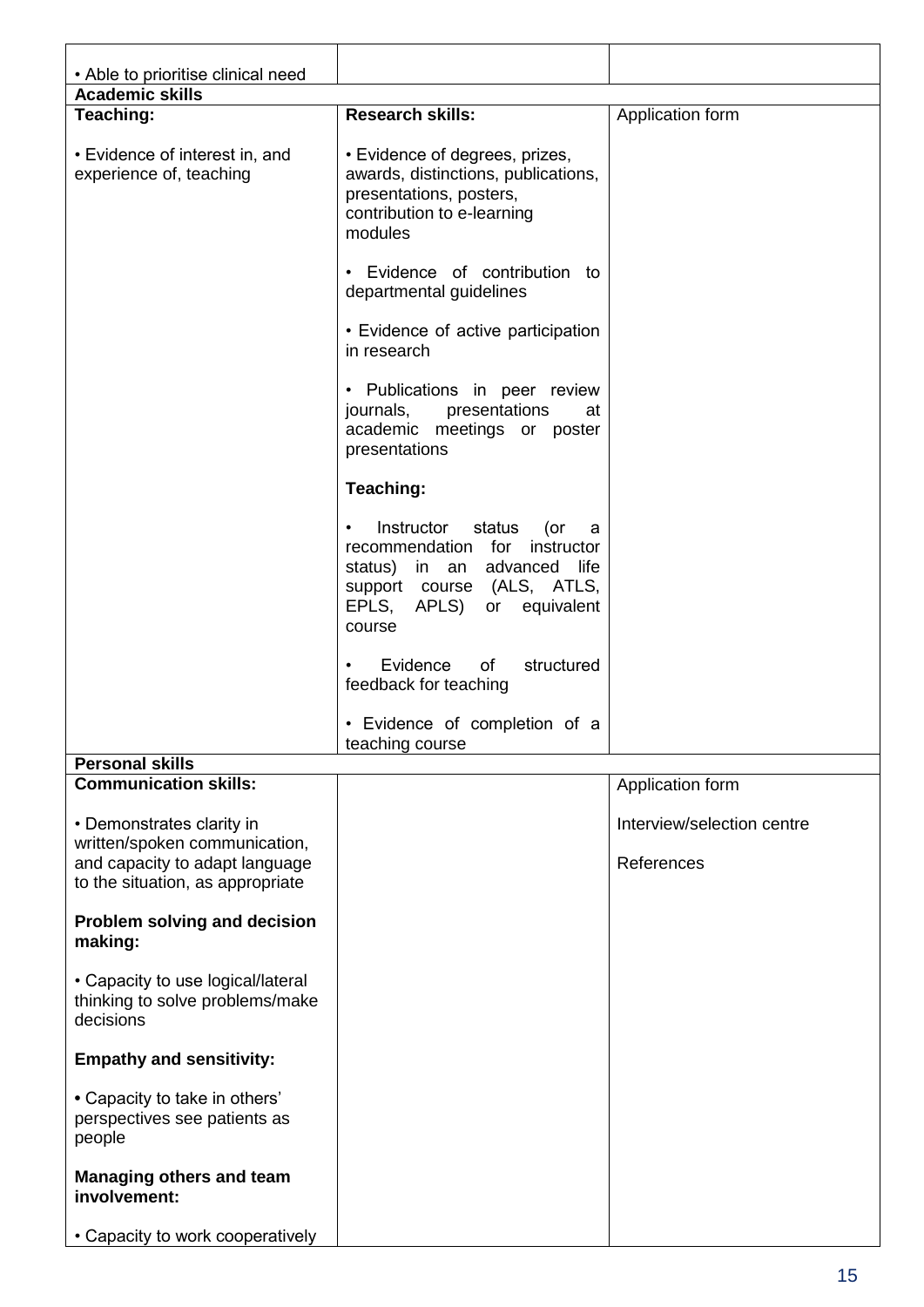| with others and demonstrate                                                                                                                                                                                                                                        |                               |
|--------------------------------------------------------------------------------------------------------------------------------------------------------------------------------------------------------------------------------------------------------------------|-------------------------------|
| leadership when appropriate                                                                                                                                                                                                                                        |                               |
| • Capacity to work effectively in<br>multi-professional teams                                                                                                                                                                                                      |                               |
| <b>Organisation and planning:</b>                                                                                                                                                                                                                                  |                               |
| • Capacity to organise oneself<br>and prioritise own work                                                                                                                                                                                                          |                               |
| • Demonstrates punctuality,<br>preparation and self-discipline                                                                                                                                                                                                     |                               |
| • Understands importance of<br>information technology                                                                                                                                                                                                              |                               |
| <b>Vigilance and situational</b><br>awareness:                                                                                                                                                                                                                     |                               |
| • Capacity to be alert to dangers<br>or problems, particularly in<br>relation to clinical governance                                                                                                                                                               |                               |
| • Demonstrates awareness of<br>developing situations                                                                                                                                                                                                               |                               |
| Coping with pressure and<br>managing uncertainty:                                                                                                                                                                                                                  |                               |
| • Capacity to function under<br>pressure                                                                                                                                                                                                                           |                               |
| • Demonstrates initiative,<br>flexibility and resilience<br>to cope with setbacks and adapt<br>to rapidly changing<br>circumstances                                                                                                                                |                               |
| • Awareness of own limitations<br>and when to ask for help                                                                                                                                                                                                         |                               |
| <b>Values:</b>                                                                                                                                                                                                                                                     |                               |
| • Understands, respects and<br>demonstrates the values of the<br>NHS (e.g. everyone counts;<br>improving lives; commitment to<br>quality of care; respect and<br>dignity; working together for<br>patients; compassion)<br><b>Probity - professional integrity</b> |                               |
| • Capacity to take responsibility                                                                                                                                                                                                                                  | Application form,             |
| for own actions and demonstrate                                                                                                                                                                                                                                    | interview/selection<br>centre |
| a non-judgemental approach<br>towards others                                                                                                                                                                                                                       |                               |
| • Displays honesty, integrity,                                                                                                                                                                                                                                     | References                    |
| awareness of                                                                                                                                                                                                                                                       |                               |
| confidentiality and ethical issues                                                                                                                                                                                                                                 |                               |
| Commitment to specialty - learning and personal development                                                                                                                                                                                                        |                               |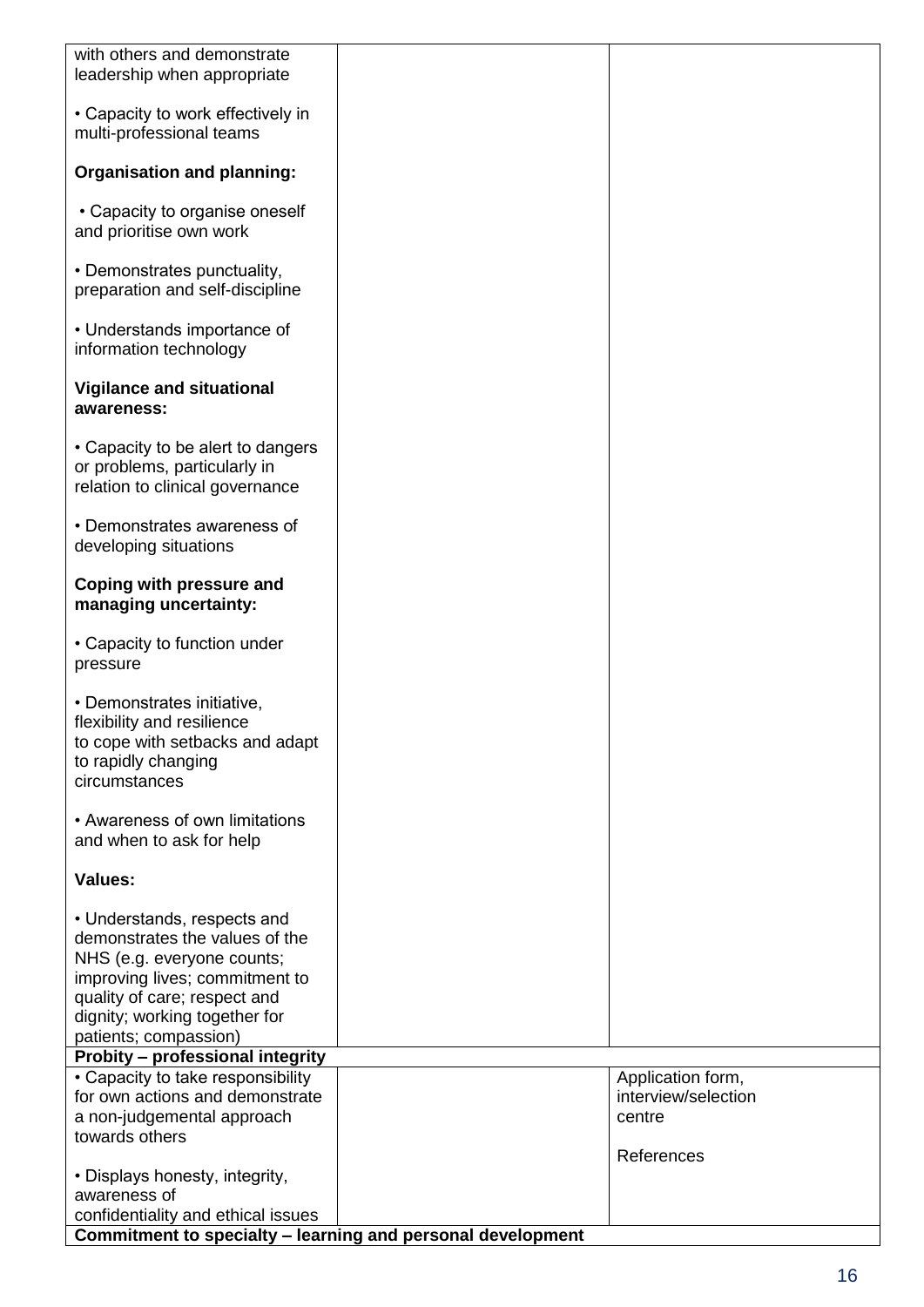| • Demonstrates interest and<br>realistic insight into Emergency                                | Application form              |
|------------------------------------------------------------------------------------------------|-------------------------------|
| Medicine                                                                                       | Interview/selection<br>centre |
| • Demonstrates self-awareness<br>and ability to accept feedback                                | References                    |
| • Evidence of achievements<br>relevant to Emergency Medicine<br>within and outside of medicine |                               |

i 'When is this evaluated' is indicative but may be carried out at any time throughout the selection process.

- ii Time of appointment refers to the date at which the post commences
- iii The GMC introduced the licence to practise in 2009. Any doctor wishing to practise in the UK after this date must be both registered with and hold a licence to practise from the GMC at time of appointment.
- iv 'Intended start date' refers to the date at which the post commences, not (necessarily) the time an offer is accepted.

v Applicants are advised to visit the GMC website which gives details of evidence accepted for registration.

- vi The Support for Application to another region form, signed by the Training Programme Director of their current Specialty Training Programme confirming satisfactory progress must be submitted to the recruitment office at time of application.
- vii Exceptional circumstances may be defined as a demonstrated change in circumstances, which can be shown on the ability to train at that time and may include severe personal illness or family caring responsibility incompatible with continuing to train. Applicants will only be considered if they provide a 'support for reapplication to a specialty training programme' form signed by both the Training Programme Director / Head of School and the Postgraduate Dean in the LETB / Deanery that the training took place. No other evidence will be accepted.
- viii Any time periods specified in this person specification refer to full time employment
- ix Non-training posts will be recognised, where evidence is available of competences achieved equivalent to training posts. Recognition of non-training posts will lead to a Certificate of Eligibility for Specialist Registration – Combined Programme rather than a Certificate of Completion of Training
- x ACCS CT1 and CT2 specialties are Emergency Medicine, Acute Internal Medicine, Anaesthetics & Intensive Care Medicine
- xi Evidence must include all of the following:
- 1. Letter on hospital headed paper confirming dates, grade and specialty
- 2. Appraisal documentation
- 3. Workplace based assessment confirming achievement of ALL ST1 Emergency Medicine competences (in Anaesthesia, Intensive Care Medicine, Acute Medicine or Paediatric Emergency Medicine) that the applicant wishes to be taken into consideration
- 4. Evidence of an education programme
- 5. 360 degree feedback from a range of colleagues / multisource feedback